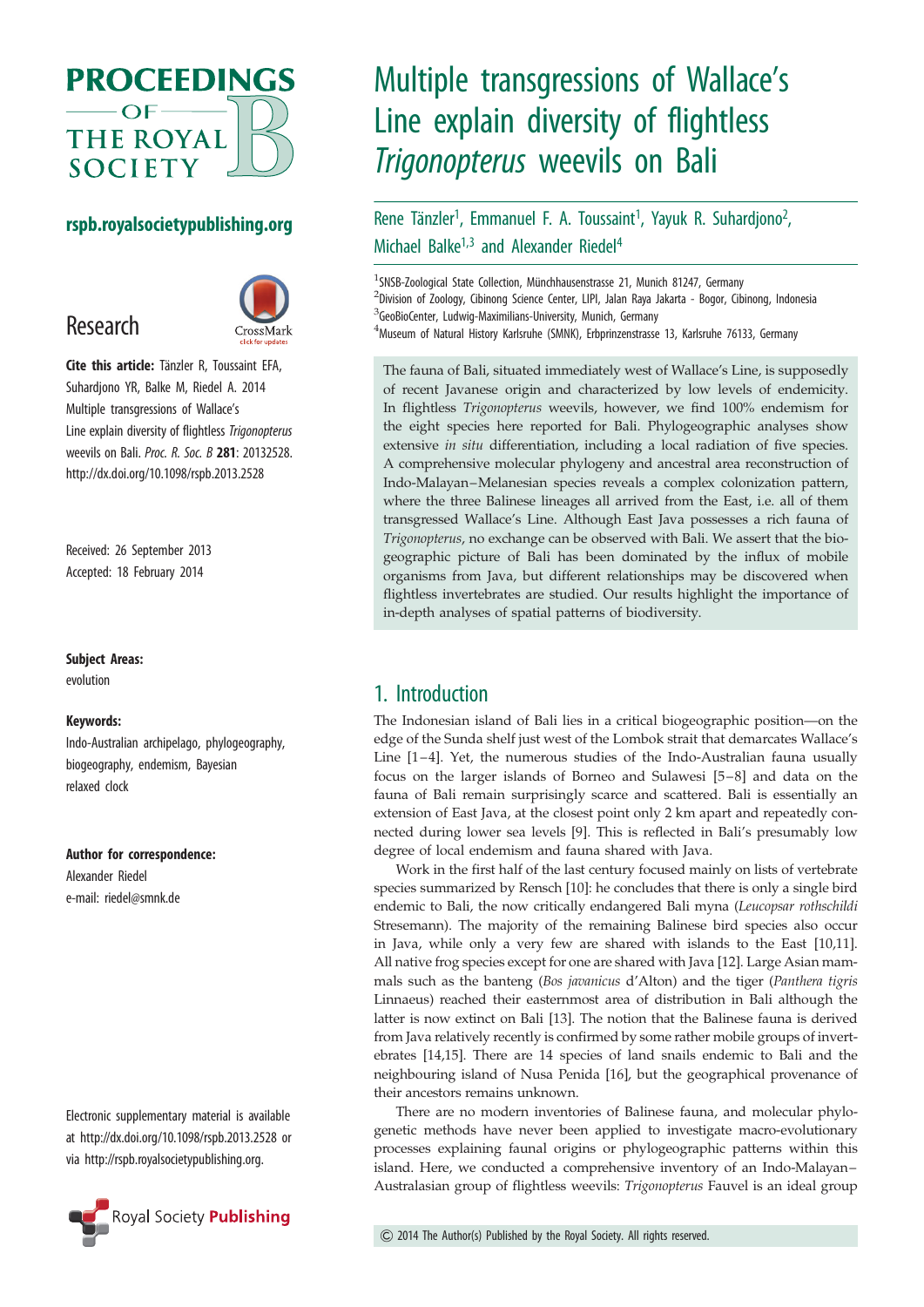for studying the complex biogeographic history of the Indo-Australian archipelago. This genus has a marked tendency towards local species endemism, but despite the inability to fly, Trigonopterus has a wide range, from east Sumatra across Melanesia to the Samoan islands. It is hyperdiverse in New Guinea, with more than 300 species recorded [\[17,18](#page-6-0)]. Although only a single species has been described from Sulawesi to date, we have more than 100 new species awaiting formal description (A. Riedel 2014, unpublished data). Diversity decreases to the West, but is still substantial with more than 50 species recently discovered in Borneo, Sumatra and Java [\[19](#page-6-0)]. Species are confined to wet primary forests where they can be collected by sifting the leaf-litter. Many such habitats have been degraded or were converted to agricultural use as a consequence of the human population explosion on Java and Bali [\[20](#page-6-0)]. However, many lowland areas of East Java, Bali and the Lesser Sunda Islands currently support a seasonal type of monsoon forest, according to our experience not a suitable habitat for Trigonopterus. Therefore, these weevils are confined to remnants of wet primary forests, typically on mountainsides.

Here, we use molecular phylogenetic data coupled with ancestral area inference to show that Trigonopterus weevils have repeatedly colonized Bali from the East, thereby transgressing Wallace's Line. Surprisingly, there are no closer relationships with the fauna of nearby East Java, underpinning the need for comprehensively sampled, phylogeny-driven studies to better understand the region's faunal evolution.

# 2. Material and methods

#### (a) Taxon sampling and DNA sequencing

Species for our analysis were selected from a preliminary phylogenetic reconstruction which we performed to identify major clades. This initial analysis contained 138 Trigonopterus species with an alignment of 4646 bps consisting of fragments from CO1, 16S rRNA, arginine kinase, CAD, elongation factor 1a, enolase and histone 4. It included all 82 species from Sumatra, Java and the Lesser Sunda Islands found during a total of 212 days of fieldwork (17 days in Sumatra, 120 days in Java, 28 days in Bali, 27 days in Lombok, 12 days in Sumbawa and 8 days in Flores) covering 72 localities and resulting in 354 litter samples (electronic supplementary material, S6). A total of 3812 Trigonopterus specimens were available, and a full taxonomic treatment of this material is currently in preparation. All major areas of suitable habitat of the Sunda Arc were sampled. East Java, Bali and Lombok were sampled most intensely; we did not retrieve additional species upon repeated visits to the same localities. Areas of Sumatra, West Java and Flores may harbour additional species, but we are confident that all major clades from these areas have been discovered because additional visits did not reveal new lineages. A single clade containing most Balinese species together with a Lombok species (292) was well supported. Most species from Java and Sumatra, including species 299 and 348, are monophyletic with equally strong support. Eight species of Trigonopterus subgenus Mimidotasia from Java and Sumatra comprise an early diverging lineage that was omitted from the subsequent analysis because the group is missing from Bali and the Lesser Sunda Islands. The entire clade containing species 328 from Bali and species 317 from East Java was transferred to the subsequent analysis.

Our present dataset contains all Balinese species and their respective sister clades (electronic supplementary material, S3) along with a representative selection of the remaining fauna of the Sunda Arc comprising 40 species. Furthermore, the same number

of species was added, representing all major lineages from Borneo, and the hyperdiverse islands of Sulawesi and New Guinea. Four cryptorhynchine species from Australia, New Guinea and Java were included as outgroup representatives (Critomerus iliacus (Pascoe); Microporopterus cf. setosus Voss; Ouporopterus squamiventris Lea; Miocalles sp.). Some of the Trigonopterus species from New Guinea possess a valid name [[21](#page-6-0)], while others are currently being revised and described. Undescribed species are referred to by unique species numbers that will be given in future taxonomic treatments. All the species were monophyletic in a phylogeny using CO1 data of multiple specimens per species, and also well delineated by male genital characters.

DNA was extracted non-destructively using the DNeasy and NucleoSpin 96 Tissue kits (Qiagen, Hilden; Macherey-Nagel, Düren, Germany). For PCR amplification (electronic supplementary material, S1), we used standard protocols ([http://zsm-entomology.](http://zsm-entomology.de/wiki/The_Beetle_D_N_A_Lab) [de/wiki/The\\_Beetle\\_D\\_N\\_A\\_Lab\)](http://zsm-entomology.de/wiki/The_Beetle_D_N_A_Lab). Sequences were edited using SEQUENCHER v. 4.10.1 (GeneCodes Corp., Ann Arbor, MI, USA).

#### (b) Alignment and data matrices

Twelve fragments representing nine genes were sequenced (electronic supplementary material, S2 and S7). Alignments were performed with MUSCLE [\[22\]](#page-6-0) and reading frames checked in MESQUITE v. 2.75 (<http://mesquiteproject.org>). Alignment length was 6800 bps (two assembled fragments of CO1 (1416 bps), 16S (579 bps), 18S (584 bp), 28S (534 bps), arginine kinase (720 bps), CAD1 (462 bp), CAD2 (594 bps), CAD3 (663 bps), elongation factor  $1\alpha$  (372 bps), enolase (663 bps) and histone 4 (213 bps)).

#### (c) Phylogenetic inferences

We used maximum likelihood (ML) as well as Bayesian inference (BI) to reconstruct the relationships among Trigonopterus species. ML analyses were performed in RAxML [[23\]](#page-6-0) with 1000 thorough bootstrap replicates using five different partitioning strategies: no partitioning, one partition for each gene, one partition for each genome (mitochondrial versus nuclear), one partition for each type (coding versus non-coding genes) and one partition for each codon position (for non-coding genes, one partition for each). The same strategies were used for BI analyses carried out in MrBAYES v. 3.2 [\[24\]](#page-6-0) (electronic supplementary material, S4). We sampled 30 million generations of two independent runs consisting of eight Markov chain Monte Carlo (MCMC) sampling every 1000th generation. A burn-in of 5000 trees was chosen after investigation of splitfrequencies and log-likelihood curves in TRACER v. 1.5 [[25\]](#page-6-0). A 50% majority rule consensus tree was constructed afterwards based on the remaining trees. The best-fitting partitioning strategy for BI was selected using Bayes factors [[26](#page-6-0)] tests based on marginal likelihoods estimated through stepping-stone sampling [\[27\]](#page-6-0). The most appropriate substitution model for each partition was selected using the Bayesian information criterion as implemented in jMODELTEST v. 2.1.3 [\[28](#page-6-0)].

#### (d) Dating and ancestral area reconstruction

Divergence times were estimated with the Bayesian relaxed clock method implemented in BEAST v. 1.8.0 [\[29\]](#page-6-0). The only timecalibrated tree of Curculionidae available [[30](#page-6-0)] did not recover Cryptorhynchinae as monophyletic, perhaps because more than 30% of the data was missing. The scant fossil record of this subfamily does not offer a taxon to which Trigonopterus could be safely attributed. As a result, we were not able to use a secondary calibration for the Trigonopterus radiation. In a first calibration, several substitution rates of Coleoptera have been used (calculated for the COI marker using multiple fossils and geological evidences [[31](#page-6-0)–[33](#page-6-0)]—see [\[34\]](#page-6-0) for a rationale on the use of this interval). The early diversification of Trigonopterus would have taken place more than 60 Ma which appears significantly too old. The age of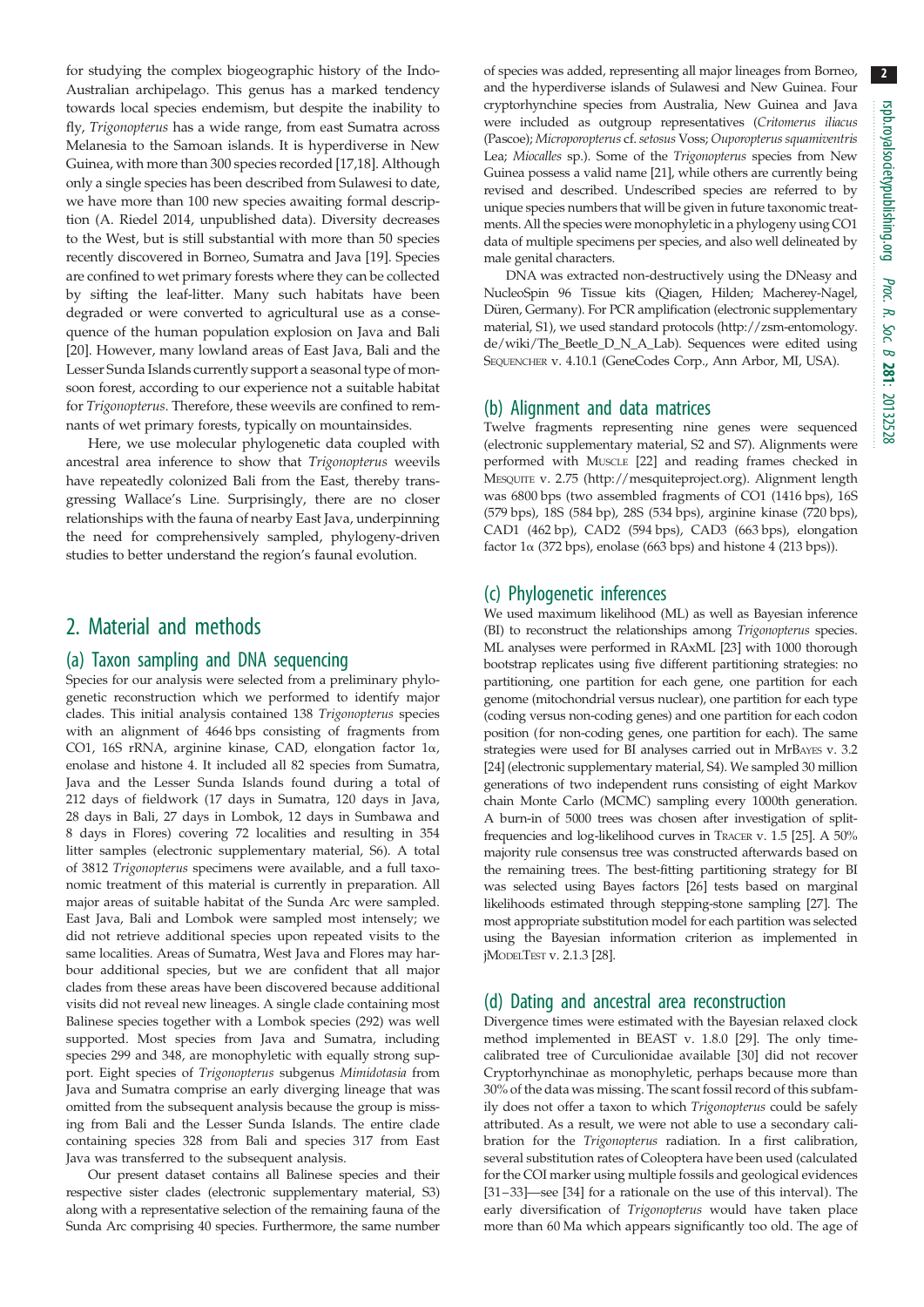3

flightless Galapaganus weevils older than the islands they inhabit was attributed to earlier, sunken islands [[35](#page-6-0)]. In the case of Trigonopterus, no such land areas can be expected based on geological reconstructions of the New Guinea area more than 60 Ma [[36,37\]](#page-6-0). The high interspecific divergences (mean 20% for CO1) previously reported for Trigonopterus [\[17](#page-6-0)] from supposedly young geological terranes might indicate accelerated molecular evolution, which has recently been linked to flightlessness [[38](#page-6-0)]. Loss of flight in beetles not only promotes speciation, but also those flightless species retain a higher genetic differentiation on population level and show deeper genetic branching than flying species [\[39\]](#page-6-0). A life history that requires little movement is an equally important factor [[40](#page-6-0)]. In Trigonopterus, both factors are given: these weevils, as well as all the other members of the subtribe Tylodina are fully wingless, and their habitat, the leaf-litter of humid forests, is a highly stable and relatively uniform resource. Groups of groundwater- and cave-dwelling Crustacea are also known for markedly accelerated evolutionary rates related to their fragmented populations and the frequent occurrence of bottlenecks [\[41\]](#page-6-0).

Therefore, in order to obtain divergence time estimates, we used a geological calibration. We constrained the root of the tree not to be older than 30 Myr as a conservative estimate, because the early lineages in our phylogeny [\(figure 1](#page-3-0)) were all Papuan Trigonopterus. Present-day New Guinea has a highly complex orogenic history, but the most recent geological reconstructions of the region [\[36,37\]](#page-6-0) suggest that at most small and low-lying islands were emergent before 30 Ma. If some land did exist before 30 Ma, it was lacking the horizontal and vertical dimension required to facilitate lineage diversification; habitats fully explaining the observed diversification patterns are more recent and likely of Miocenic age ([[34](#page-6-0)]; R. Hall 2013, personal communication). This was reflected in empirical studies (birds [\[42\]](#page-6-0), rainbow fishes [\[43\]](#page-6-0), diving beetles [[34](#page-6-0)]) which estimate the onset of Papuan lineage diversification around 30 Ma or more recent. Thus, our calibration is likely to be conservative and may yield slightly overestimated ages. Using more recent root calibration dates (20 Ma and 10 Ma) had no impact on the biogeographic scenario inferred for Bali. The analyses were performed under a Speciation: Birth –Death Incomplete Sampling [\[44\]](#page-6-0) using an estimated relaxed clock rate (uncorrelated lognormal) because the hypothesis of a strict molecular clock was tested and rejected ( $p$ -value < 0.001) in PAUP\* [[45](#page-6-0)]. The MCMC parameters were fixed to 30 million generations with sampling every 1000th generation and discarding 5000 trees as burn-in. In order to reduce the computational time and the parameter space to explore, we fixed the best BI topology from which we removed all outgroups by manually editing the .xml file created in BEAUTI v. 1.8.0 [[29\]](#page-6-0). A 50% majority rule consensus tree was created in TREEANNOTATOR v. 1.8.0.

Ancestral areas were inferred using the dispersal–extinction– cladogenesis (DEC) model in Lagrange [[46,47](#page-6-0)] based on our BEAST topology. We defined seven areas: Bali, Kalimantan,  $Flores + Lombok + Sumbawa, Java, New Guinea, the Philippines$ and Sulawesi. No species of Trigonopterus occurred in more than one area. Palaeogeographic changes through time [\[36,37,48](#page-6-0)] were accommodated by two time slices encompassing the past 30 Myr. Rates of dispersal were based on distances between areas and geographical barriers (see the electronic supplementary material, S5). The maximum number of possible regions for each node was limited to three. We enforced all possible combinations of areas at the root and conducted likelihood comparisons to select the most likely ancestral area. A difference between potential combinations equal or greater than 2 log-likelihood units was considered significant [[46,47](#page-6-0)].

#### (e) Phylogeography

We analysed the phylogeographic pattern for the eight Balinese species by producing a haplotype network derived from 70 specimens, using the 5' CO1, 16S and CAD datasets. The sequences were collapsed into haplotypes using DNASP v. 5.10 software [[49](#page-6-0)], and networks were inferred with HAPSTAR v. 0.7 [\[50\]](#page-6-0) based on connection lengths calculated in ARLEQUIN v. 3.11 [\[51](#page-6-0)].

# 3. Results

#### (a) Molecular phylogenetics

Phylogenetic inference using ML and BI recovered highly congruent topologies for the species of the Sunda Arc ([figure 1](#page-3-0)); some differences exist at the backbone formed by New Guinea species. For BI analyses, the high ESS (effective sample size) values indicated convergence for all runs. Bayes factor analyses suggested that the best-fit partitioning strategy was the one comprising one partition for each genome (electronic supplementary material, S4).

### (b) Faunal evolution and biogeography

Balinese Trigonopterus are not monophyletic but belong to three separate lineages, each with its closest relatives outside of Bali. One clade comprises five species (sp. 285, sp. 334, sp. 289, sp. 340 and sp. 286), with its sister species found in Sumbawa (sp. 287); the second clade comprises the sibling species (sp.  $280 + sp. 327$ ) with its sister species in Lombok (sp. 282); the third clade represented by a single species (sp. 328) whose sister species is from Sumbawa (sp. 326).

#### (c) Dating and ancestral area reconstruction

High ESS values indicated that all dating analyses reached convergence. Trigonopterus had a median age of 22.59 Ma (95% HPD 18.04–29.16 Ma). For Balinese clades 1, 2 and 3, we estimate the following ages: 3.33 Ma (95% HPD 2.16– 5.09), 2.24 Ma (95% HPD 1.69 –3.19) and 1.15 Ma (95% HPD  $0.73 - 1.86$ .

The AAR [\(figure 1\)](#page-3-0) suggests that the early evolution of Trigonopterus was restricted to New Guinea until the Late Miocene. The New Guinea character state for the root was significantly recovered (ln  $= -127.3$  against the second best root character state Sulawesi with  $ln = -137.9$ ). Our results highlight a dispersal event towards Sulawesi at this period followed by the colonization out of this area of surrounding islands by the end of the Miocene and throughout the Neogene. Few lineages of basal clades reach Sulawesi, respectively, Sumbawa, another one the Philippines and Borneo. The Philippines might have served as a stepping stone for the colonization of Borneo from New Guinea as illustrated in the reconstruction ([figure 1](#page-3-0)). All other species found on Borneo, Sumatra, Java and the Lesser Sunda Islands belong to one clade which also has a few Sulawesi endemics; the clade is completely absent from New Guinea. Evidence that the three clades of Balinese species have reached Bali coming from the Lesser Sunda Islands was found to be significant.

#### (d) Phylogeography

The CO1-based network was the most informative one and fully compatible with the slightly less resolved 16S-based network; the one based on CAD fragment 3 was hardly resolved as that marker was not informative at this hierarchical level. All Balinese species of Trigonopterus weevils were genetically distinctive (1.7–24.3% smallest interspecific CO1 p-distance,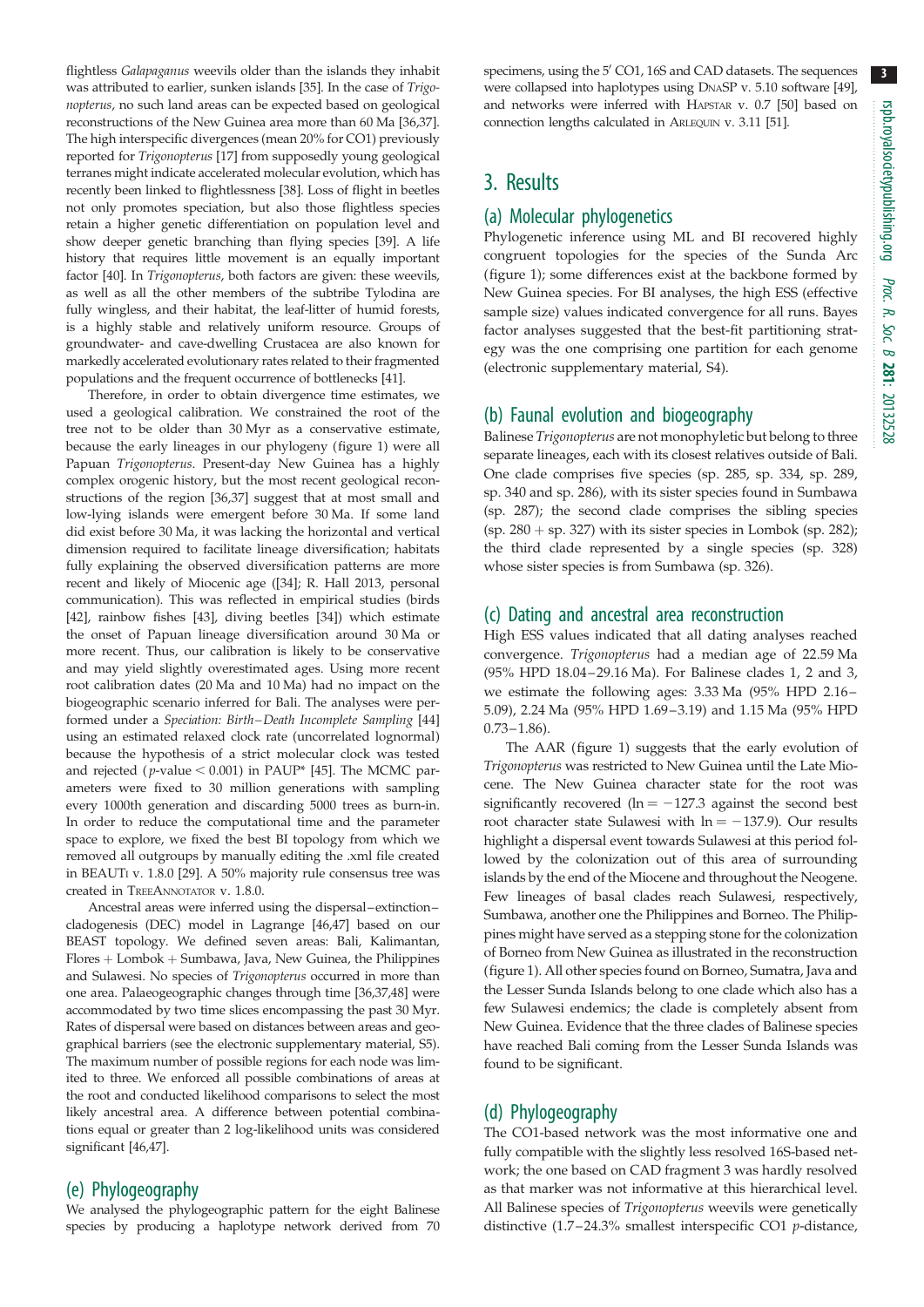<span id="page-3-0"></span>

Figure 1. Bayesian phylogenetic relationships and historical biogeography of Australasian flightless Trigonopterus weevils. Values at each node (a/b/c) are (a) posterior probability of BI analysis, (b) Bootstrap support value of ML analysis (a hyphen indicates that this node is not found in the ML-based topology) and (c) relative probability of splits. Values above 95% are indicated by an asterisk, values below by a hyphen. A 2.5-Myr timescale is provided at the bottom of the chronogram spanning the epochs since 20 Ma. Horizontal bars indicate the 95% credibility interval of the divergence times. The bottom-left corner map represents the Australasian region along with the biogeographic regions used in the DEC analysis. Present-day distribution of the species is given at the tips of the topology. Coloured pastilles at each node correspond to the most likely ancestral area recovered by the DEC model. The mid-Miocene climatic optimum (MMCO) and quaternary climatic change (QCC) are illustrated with vertical coloured bars. The red vertical bars indicate independent colonization of Bali.

4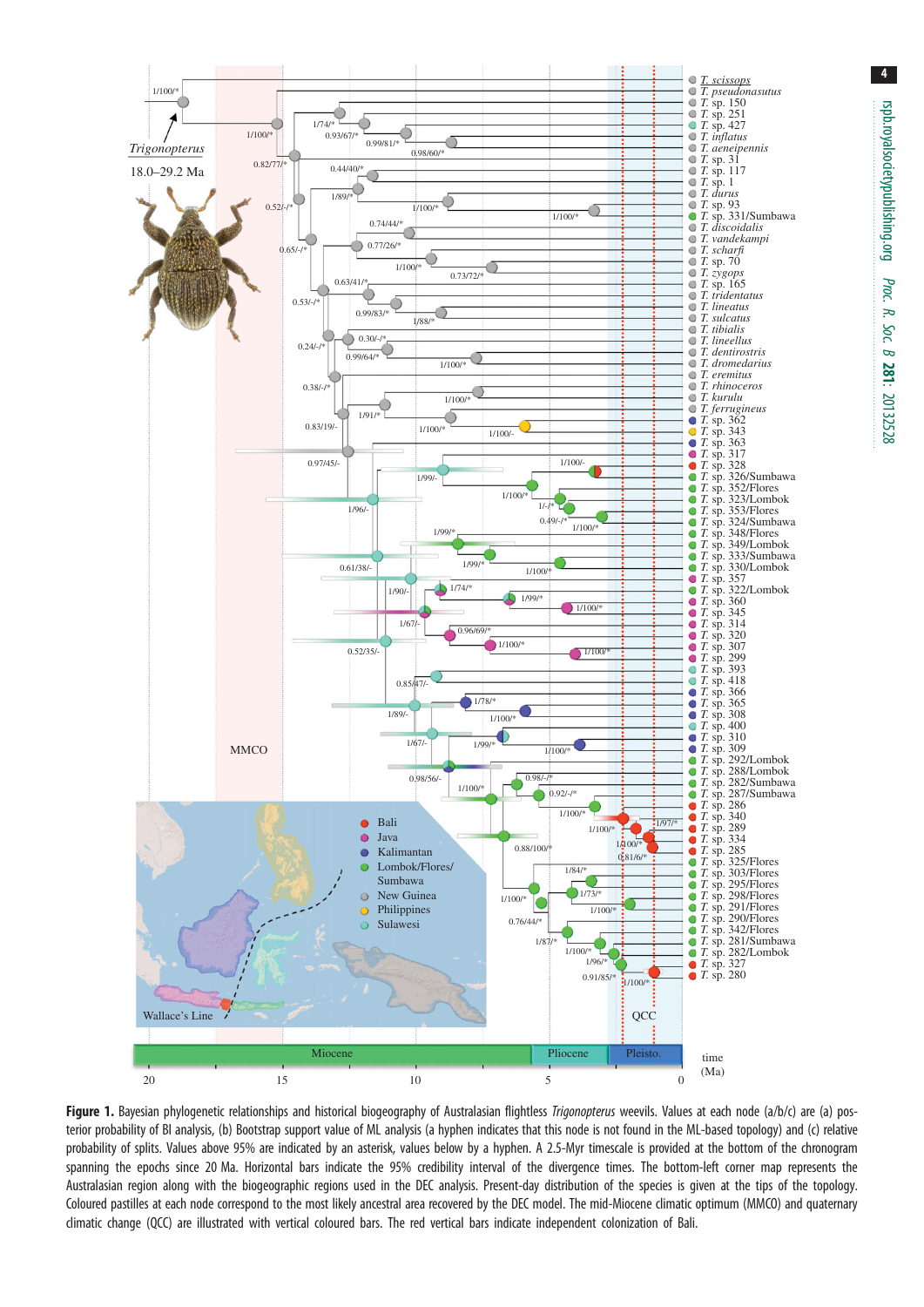

Figure 2. Haplotype networks based on the CO1 dataset of 71 Trigonopterus specimens from Bali. Substitutions (sub.) are marked by black dots between the haplotypes. More than two substitutions are stated as numbers above the respective branches. For colour code of localities, see inset. Scale bar of  $s$ pecimens  $= 1$  mm.

only 0.1–1.1% intraspecific mean p-distance; figure 2). Most species are micro-endemics, i.e. to date only retrieved from a single locality each, with all haplotypes of a given species unique to a single locality. The clade containing five species shows a marked geographical east-west sequence, with, for example, the easternmost species (286) is more closely related to the central species (340) than to the western ones. Similarly, species 285, 334 and 289 are more closely related to each other than to the central (340) and eastern (286) species. Interestingly, individuals of species 289, 334 and 340 all had different haplotypes.

The other putative species occur in multiple localities and exhibit a more complex haplotype structure especially in the central region of the island where populations are not clearly delineated geographically.

Species 280 and 327 each occur in more than one locality and exhibit a marked haplotype structure. Species 280 is restricted to the east and eastern centre of Bali and is immediately replaced by species 327 from the western centre of Bali towards the West; the species are allopatric, but nearest localities are merely 6 km separated from each other.

Species 328, in its own clade, has a clear east/west separation of its populations but the eastern part of its distribution presents a less structured pattern as highlighted by a shared haplotype found in different localities. This species was found in all central localities. A high number (13) of CO1 substitutions distinguish specimens from the central localities and those from western Mt. Mesehe, but no other evidence for the presence of cryptic species could be found based on external and genital morphology.

## 4. Discussion

Here, we empirically show that comprehensive phylogenetic studies can reveal complex evolutionary histories of organisms in the geologically equally complex Indo-Australian archipelago. Using a densely sampled molecular phylogeny, we shed light on the origin of Bali's indigenous fauna, especially the origins of the little-known endemics which may not be as sparse as hitherto believed. Counterintuitively, the flightless weevils we studied arrived from east of Bali and east of Wallace's line rather than from the much closer East Java.

Based on present-day geography, a sea-level lowering of 50 m would result in a land connection between Bali and East Java [[9](#page-5-0)]. Such conditions have likely prevailed at times during the Pleistocene allowing the influx of mobile terrestrial organisms from Java [\[52\]](#page-6-0). However, Bali remained insular throughout more than 50% of its Pleistocene history [\[9](#page-5-0)]. More importantly, during periods of connectivity, the lowlands of East Java and Bali were most likely dominated by savannah vegetation [\[53\]](#page-6-0), an unsuitable habitat for Trigonopterus weevils, as well as most other forest-adapted taxa. Even at times when Bali and Java formed one landmass, the fauna of ever-wet rainforests was confined to the upper elevations of mountains, just as it is today [[54\]](#page-6-0). Thus, an insular evolution persisted for forest species at all times.

Flightless, edaphic weevils fall into the category of less dispersive taxa [\[55](#page-6-0)]. Their chances to be lifted up by strong winds should be negligible. Ocean currents as a means of dispersal, maybe as part of or contained in flotsam, appear as a more plausible cause of dispersal. In this particular case, the general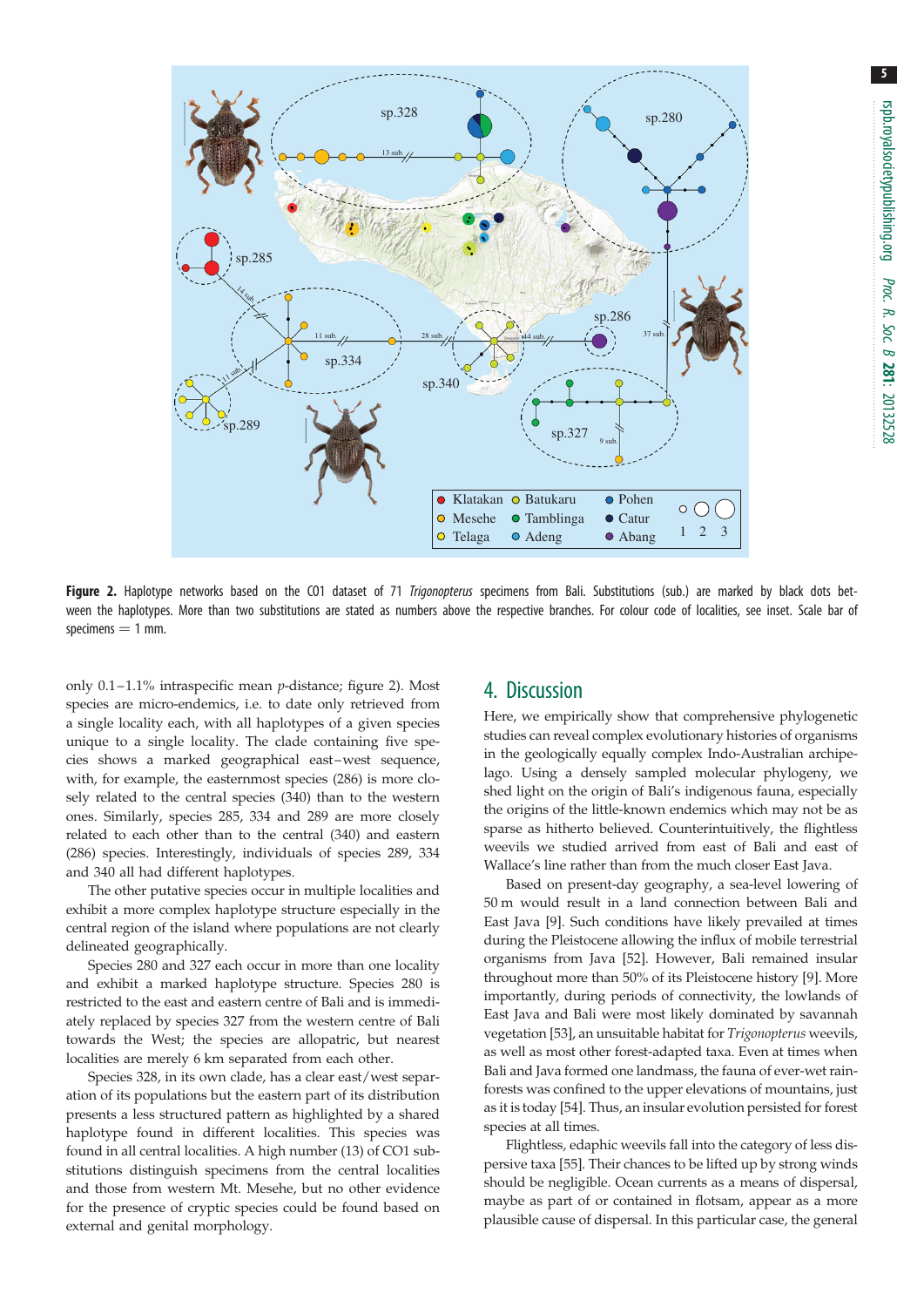<span id="page-5-0"></span>scenario does not look favourable, either: the Indonesian throughflow [\[56](#page-6-0)] passing from north to south would form a barrier carrying organisms into the Indian Ocean instead of helping them to cross the straits from east to west.

Under these circumstances, colonization of Bali from the Lesser Sunda Islands by a group of flightless weevils appears to be unusual. However, this happened at least three times independently, and the conspicuous absence of any colonization event from the West, notwithstanding the rich presence of Trigonopterus in Java, is more than unexpected and highlights the need for comprehensively sampled phylogenetic analyses if we are to unravel the complexities of faunal evolution of a given area. While we cannot rule out the possible discovery of East Javanese sister species of one Balinese species, this appears highly unlikely for all three lineages.

Within Bali, on the contrary, the observed population-level pattern reflects the expected clear geographical structure for flightless organisms between different tropical mountain ranges [[57](#page-6-0)–[59\]](#page-7-0). This confirms the very limited dispersal abilities of Trigonopterus weevils and questions chance as an explanation for the multiple transgression of Wallace's Line by Trigonopterus. Once other taxa of poor dispersers are examined with appropriate methods, a general pattern may emerge that paints a more accurate picture of the early zoogeographic history of Bali, when land connections or ocean currents might have been very different from how we see them today. Taxa worth a comprehensive study may be some genera of snails (i.e. Asperitas Gray, Sasakina Rensch [\[60](#page-7-0)]) and weevils of Celeuthetini (i.e. Syntrophus Marshall [\[61](#page-7-0)]) that have distributions suggesting close relationships between Bali and islands to the East instead of Java, but no phylogenetic data are available for these yet.

Our study of Balinese Trigonopterus provides the first robust phylogeny and state-of-the-art biogeographic analysis for any Balinese taxon. The early evolution of Trigonopterus apparently took place in the area of present-day New Guinea, most likely in an archipelagic setting, before the formation of the main New Guinean landmass [\[36](#page-6-0),[37](#page-6-0)]. The Sunda-arc and the Sunda shelf were colonized from the East by rather derived lineages [\(figure 1](#page-3-0)). Thus, the possible centre of origin of Trigonopterus apparently coincides with its centre of diversity [\[62](#page-7-0)] in New Guinea/Australia. Trigonopterus was probably among the early groups to diversify on the proto-Papuan arc which was formed ca 30 Ma [\[36](#page-6-0),[63](#page-7-0)], a pattern also shown by some songbirds [\[42](#page-6-0)] and rainbow fish [[43\]](#page-6-0). Delias, a diverse genus of butterflies, apparently also first diversified in the area of New Guinea and Wallacea, mainly during the Miocene [\[15](#page-6-0)[,64](#page-7-0)].

The observed unexpected distribution patterns of Trigonopterus stress the importance of fine-grained and comprehensively sampled surveys in this biogeographic highly complex region. Relatively recent, largely Pleistocene processes of faunal exchange generated distribution patterns that include Bali along with Java as parts of the Sunda shelf contributing to what we perceive as Wallace's Line today [4]. However, the islands along the Sunda Arc from Sumatra to Flores are geologically heterogeneous and most likely emerged from the sea at very different times. Even Java is composed of a number of geologically distinct units [\[65](#page-7-0)]. The detailed study of less dispersive taxa undergoing endemic radiations during the Caenozoic will allow us to gain new insights into the development of a seemingly uniform chain of islands. Our present work highlights macro-evolutionary processes governing the biota of Bali and paves the way for future investigation of this frequently studied but still not fully understood area of the Indo-Australian Archipelago using molecular tools.

Acknowledgements. We thank LIPI (Indonesian Institute of Sciences), RISTEK (Ministry of State for Research and Technology, Indonesia) and the Indonesian Department of Forestry for providing relevant permits. Voucher specimens will be deposited in LIPI Division of Zoology Collection, formerly the Museum Zoologicum Bogoriense (Cibinong, Indonesia) and the Museum of Natural History Karlsruhe (Germany). We thank Dr Thomas von Rintelen (Berlin) and two anonymous reviewers for valuable comments. Last, but not least, the fieldwork in Bali and the other islands visited would not have been possible without the generous hospitality and help of many local people, and we thank all of them very warmly.

Data accessibility. DNA sequences: European Nucleotide Archive (accession nos. FN429126 - FN429350, HE613858– 613921; 615156– 616164). Phylogenetic data: TreeBASE accession no. 15388. Final DNA sequence assembly uploaded as the electronic supplementary material.

Funding statement. This work was financially supported by the German Research Foundation, DFG (RI 1817/1-1, 3-1, 3-3).

# **References**

- 1. Wallace AR. 1860 On the zoological geography of the Malay Archipelago. Zool. J. Linn. Soc. 4, 172– 184. [\(doi:10.1111/j.1096-3642.1860.tb00090.x](http://dx.doi.org/10.1111/j.1096-3642.1860.tb00090.x))
- 2. Huxley TH. 1868 On the classification and distribution of the Alectoromorphae and Heteromorphae. Proc. Zool. Soc. Lond. 1868, 294– 319.
- 3. Mayr E. 1944 Wallace's Line in the light of recent zoogeographic studies. Q. Rev. Biol.  $19$ ,  $1 - 14$ . [\(doi:10.1086/394684](http://dx.doi.org/10.1086/394684))
- 4. Lohman DJ, de Bruyn M, Page T, von Rintelen K, Hall R, Ng PKL, Shi H-T, Carvalho GP, von Rintelen T. 2011 Biogeography of the Indo-Australian archipelago. Annu. Rev. Ecol. Evol. Syst. 42, 205– 226. ([doi:10.1146/annurev-ecolsys-](http://dx.doi.org/10.1146/annurev-ecolsys-102710-145001)[102710-145001](http://dx.doi.org/10.1146/annurev-ecolsys-102710-145001))
- 5. Whitmore TC (ed.) 1981 Wallace's Line and plate tectonics. Oxford, UK: Clarendon Press.
- 6. Hall R, Holloway JD (eds). 1998 Biogeography and geological evolution of SE Asia. Leiden, The Netherlands: Backhuys.
- 7. Stelbrink B, Albrecht C, Hall R, von Rintelen R. 2012 The biogeography of Sulawesi revisited: is there evidence for a vicariant origin of taxa on Wallace's 'anomalous island'? Evolution 66, 2252 – 2271. [\(doi:10.1111/j.1558-5646.2012.](http://dx.doi.org/10.1111/j.1558-5646.2012.01588.x) [01588.x](http://dx.doi.org/10.1111/j.1558-5646.2012.01588.x))
- 8. Klaus S et al. 2013 Out of Borneo: Neogene diversification of Sundaic freshwater crabs (Crustacea: Brachyura: Gecarcinucidae: Parathelphusa). J. Biogeogr.  $40$ ,  $63 - 74$ . [\(doi:10.](http://dx.doi.org/10.1111/j.1365-2699.2012.02771.x) [1111/j.1365-2699.2012.02771.x](http://dx.doi.org/10.1111/j.1365-2699.2012.02771.x))
- 9. Voris HK. 2000 Maps of Pleistocene sea levels in Southeast Asia: shorelines, river systems and time durations. J. Biogeogr. 27, 1153– 1167. ([doi:10.](http://dx.doi.org/10.1046/j.1365-2699.2000.00489.x) [1046/j.1365-2699.2000.00489.x\)](http://dx.doi.org/10.1046/j.1365-2699.2000.00489.x)
- 10. Rensch B. 1936 Die Geschichte des Sundabogens: Eine tiergeographische Untersuchung. Berlin, Germany: Gebr. Borntraeger.
- 11. MacKinnon JR, Phillipps K. 1993 A field guide to the birds of Borneo, Sumatra, Java, and Bali, the Greater Sunda Islands. Oxford, UK: Oxford University Press.
- 12. McKay JL. 2006 A field guide to the amphibians and reptiles of Bali. Malabar, FL: Krieger Publishing Company.
- 13. Whitten T, Soeriaatmadja RE, Afiff SA. 1996 The ecology of Java and Bali. The Ecology of Indonesia Series 2. Hong Kong, China: Periplus Editions.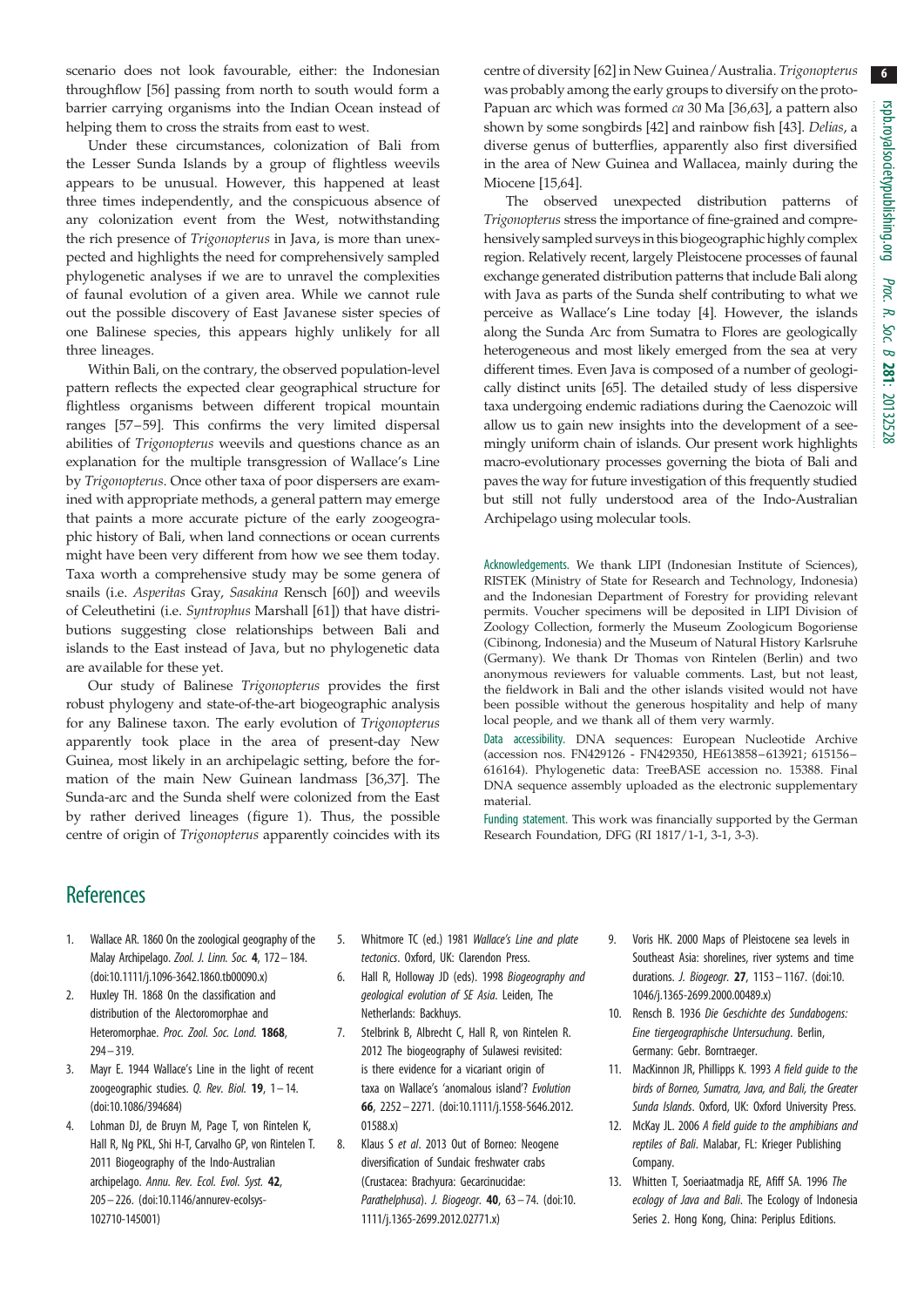7

- <span id="page-6-0"></span>14. Hendrich L, Balke M. 1995 Die Schwimmkäfer der Sunda-Insel Bali: Faunistik, Taxonomie, Ökologie, Besiedlungsgeschichte und Beschreibung von vier neuen Arten (Insecta: Coleoptera: Dytiscidae). Faunist. Abh. Staatl. Mus. Tierk. Dresden 20, 29– 56.
- 15. Braby MF, Pierce NE. 2007 Systematics, biogeography and diversification of the Indo-Australian genus Delias Hübner (Lepidoptera: Pieridae): phylogenetic evidence supports an 'outof-Australia' origin. Syst. Entomol. 32, 2-25. [\(doi:10.1111/j.1365-3113.2006.00349.x](http://dx.doi.org/10.1111/j.1365-3113.2006.00349.x))
- 16. Vermeulen JJ, Whitten AJ. 1998 Fauna Malesiana: guide to the land snails of Bali. Leiden, The Netherlands: Backhuys Publishers.
- 17. Riedel A, Daawia D, Balke M. 2010 Deep cox1 divergence and hyperdiversity of Trigonopterus weevils in a New Guinea mountain range (Coleoptera, Curculionidae). Zool. Scripta 39, 63 – 74. ([doi:10.1111/j.1463-6409.2009.](http://dx.doi.org/10.1111/j.1463-6409.2009.00404.x) [00404.x\)](http://dx.doi.org/10.1111/j.1463-6409.2009.00404.x)
- 18. Tänzler R, Sagata K, Surbakti S, Balke M, Riedel A. 2012 DNA barcoding for community ecology: how to tackle a hyperdiverse, mostly undescribed Melanesian fauna. PLoS ONE 7, e28832. [\(doi:10.](http://dx.doi.org/10.1371/journal.pone.0028832) [1371/journal.pone.0028832\)](http://dx.doi.org/10.1371/journal.pone.0028832)
- 19. Riedel A, Suhardiono YR, Rahmadi C, Tänzler R. Submitted. Monograph of the *Trigonopterus* weevils from Sundaland and the Lesser Sunda Islands. ZooKeys.
- 20. Sodhi NS, Koh LP, Brook BW, Ng PKL. 2004 Southeast Asian biodiversity: an impending disaster. Trends Ecol. Evol. 19, 654 – 660. ([doi:10.1016/j.tree.](http://dx.doi.org/10.1016/j.tree.2004.09.006) [2004.09.006\)](http://dx.doi.org/10.1016/j.tree.2004.09.006)
- 21. Riedel A, Sagata K, Surbakti S, Tänzler R, Balke M. 2013 One hundred and one new species of Trigonopterus weevils from New Guinea. ZooKeys 280, 1– 150. ([doi:10.3897/zookeys.280.3906](http://dx.doi.org/10.3897/zookeys.280.3906))
- 22. Edgar RC. 2004 MUSCLE: multiple sequence alignment with high accuracy and high throughput. Nucleic Acids Res. 32, 1792– 1797. ([doi:10.1093/](http://dx.doi.org/10.1093/nar/gkh340) [nar/gkh340\)](http://dx.doi.org/10.1093/nar/gkh340)
- 23. Stamatakis A. 2006 RAxML-VI-HPC: maximum likelihood-based phylogenetic analyses with thousands of taxa and mixed models. Bioinformatics 22, 2688– 2690. [\(doi:10.1093/bioinformatics/](http://dx.doi.org/10.1093/bioinformatics/btl446) [btl446\)](http://dx.doi.org/10.1093/bioinformatics/btl446)
- 24. Ronquist F et al. 2012 MrBayes 3.2: efficient Bayesian phylogenetic inference and model choice across a large model space. Syst. Biol. 61, 539– 542. [\(doi:10.1093/sysbio/sys029\)](http://dx.doi.org/10.1093/sysbio/sys029)
- 25. Rambaut A, Drummond AJ. 2007 Tracer v. 1.4. See<http://beast.bio.ed.ac.uk/Tracer>.
- 26. Kass R, Raftery A. 1995 Bayes factors and model uncertainty. J. Am. Stat. Assoc. 90, 773– 795. [\(doi:10.1080/01621459.1995.10476572\)](http://dx.doi.org/10.1080/01621459.1995.10476572)
- 27. Xie W, Lewis PO, Fan Y, Kuo L, Chen M-H. 2011 Improving marginal likelihood estimation for Bayesian phylogenetic model selection. Syst. Biol. 60, 150–160. [\(doi:10.1093/sysbio/syq085\)](http://dx.doi.org/10.1093/sysbio/syq085)
- 28. Darriba D, Taboada GL, Doallo R, Posada D. 2012 jModelTest 2: more models, new heuristics and parallel computing. Nat. Methods 9, 772. [\(doi:10.](http://dx.doi.org/10.1038/nmeth.2109) [1038/nmeth.2109](http://dx.doi.org/10.1038/nmeth.2109))
- 29. Drummond AJ, Suchard MA, Xie D, Rambaut A. 2012 Bayesian phylogenetics with BEAUti and the BEAST 1.7. Mol. Biol. Evol. 29, 1969– 1973. [\(doi:10.](http://dx.doi.org/10.1093/molbev/mss075) [1093/molbev/mss075](http://dx.doi.org/10.1093/molbev/mss075))
- 30. McKenna DD, Sequeira AS, Marvaldi AE, Farrell BD. 2009 Temporal lags and overlap in the diversification of weevils and flowering plants. Proc. Natl Acad. Sci. USA 106, 7083– 7088. [\(doi:10.1073/](http://dx.doi.org/10.1073/pnas.0810618106) [pnas.0810618106](http://dx.doi.org/10.1073/pnas.0810618106))
- 31. Balke M, Ribera I, Hendrich L, Miller M, Sagata K, Posman A, Vogler AP, Meier R. 2009 New Guinea highland origin of a widespread arthropod supertramp. Proc. R. Soc. B 276, 2359-2367. [\(doi:10.1098/rspb.2009.0015\)](http://dx.doi.org/10.1098/rspb.2009.0015)
- 32. Papadopoulou A, Anastasiou I, Vogler AP. 2010 Revisiting the insect mitochondrial molecular clock: the mid-Aegean Trench calibration. Mol. Biol. Evol. 27, 1659– 1672. ([doi:10.1093/molbev/](http://dx.doi.org/10.1093/molbev/msq051) [msq051\)](http://dx.doi.org/10.1093/molbev/msq051)
- 33. Andújar C, Serrano J, Gómez-Zurita J. 2012 Winding up the molecular clock in the genus Carabus (Coleoptera: Carabidae): assessment of methodological decisions on rate and node age estimation. BMC Evol. Biol. 12, 40. [\(doi:10.1186/](http://dx.doi.org/10.1186/1471-2148-12-40) [1471-2148-12-40\)](http://dx.doi.org/10.1186/1471-2148-12-40)
- 34. Toussaint EFA, Hall R, Monaghan MT, Sagata K, Ibalim S, Shaverdo HV, Vogler AP, Pons J, Balke M. Submitted. The towering oceanic orogeny of New Guinea as a trigger of arthropod megadiversity. Nat. commun.
- 35. Sequeira AS, Lanteri AA, Scataglini MA, Confalonieri VA, Farrell BD. 2000 Are flightless Galapaganus weevils older than the Galapagos Islands they inhabit? Heredity 85, 20 – 29. ([doi:10.1046/j.1365-](http://dx.doi.org/10.1046/j.1365-2540.2000.00690.x) [2540.2000.00690.x\)](http://dx.doi.org/10.1046/j.1365-2540.2000.00690.x)
- 36. Hall R. 2009 Southeast Asia's changing palaeogeography. Blumea 54, 148– 161. ([doi:10.](http://dx.doi.org/10.3767/000651909X475941) [3767/000651909X475941\)](http://dx.doi.org/10.3767/000651909X475941)
- 37. Hall R. 2012 Sundaland and Wallacea: geology, plate tectonics and palaeogeography. In Biotic evolution and environmental change in southeast Asia (eds DJ Gower, KG Johnson, JE Richardson, BR Rosen, L Rüber, ST Williams), pp. 32-78. Cambridge, UK: Cambridge University Press.
- 38. Mitterboeck TF, Adamowicz SJ. 2013 Flight loss linked to faster molecular evolution in insects. Proc. R. Soc. B 280, 20131128. [\(doi:10.1098/rspb.](http://dx.doi.org/10.1098/rspb.2013.1128) [2013.1128\)](http://dx.doi.org/10.1098/rspb.2013.1128)
- 39. Ikeda H, Nishikawa M, Sota T. 2012 Loss of flight promotes beetle diversification. Nat. Commun. 3, 648. ([doi:10.1038/ncomms1659](http://dx.doi.org/10.1038/ncomms1659))
- 40. Vogler AP, Timmermans MJ. 2012 Speciation: don't fly and diversify? Curr. Biol. 22, R284– R286. [\(doi:10.1016/j.cub.2012.03.015](http://dx.doi.org/10.1016/j.cub.2012.03.015))
- 41. Bauzà-Ribot MM, Juan C, Nardi F, Oromí P, Pons J, Jaume D. 2012 Mitogenomic phylogenetic analysis supports continental-scale vicariance in subterranean thalassoid crustaceans. Curr. Biol. 22. 2069– 2074. [\(doi:10.1016/j.cub.2012.09.012](http://dx.doi.org/10.1016/j.cub.2012.09.012))
- 42. Jønsson KA, Fabre P-H, Ricklefs RE, Fjeldså J. 2011 Major global radiation of corvoid birds originated in the proto-Papuan archipelago. Proc. Natl Acad. Sci. USA 108, 2328– 2333. ([doi:10.1073/pnas.](http://dx.doi.org/10.1073/pnas.1018956108) [1018956108\)](http://dx.doi.org/10.1073/pnas.1018956108)
- 43. Unmack PJ, Allen GR, Johnson JB. 2013 Phylogeny and biogeography of rainbowfishes (Melanotaeniidae) from Australia and New Guinea. Mol. Phylogenet. Evol. 67, 15 – 27. [\(doi:10.1016/j.](http://dx.doi.org/10.1016/j.ympev.2012.12.019) [ympev.2012.12.019\)](http://dx.doi.org/10.1016/j.ympev.2012.12.019)
- 44. Stadler T. 2009 On incomplete sampling under birth–death models and connections to the sampling-based coalescent. J. Theor. Biol. 261. 58– 66. [\(doi:10.1016/j.jtbi.2009.07.018\)](http://dx.doi.org/10.1016/j.jtbi.2009.07.018)
- 45. Swofford DL. 2002 PAUP\*. Phylogenetic analysis using parsimony (\*and other methods), v. 4.0b10. Sunderland, MA: Sinauer Associates.
- 46. Ree RH, Moore BR, Webb CO, Donoghue MJ. 2005 A likelihood framework for inferring the evolution of geographic range on phylogenetic trees. Evolution 59, 2299– 2311. [\(doi:10.1111/j.0014-3820.2005.](http://dx.doi.org/10.1111/j.0014-3820.2005.tb00940.x) [tb00940.x](http://dx.doi.org/10.1111/j.0014-3820.2005.tb00940.x))
- 47. Ree RH, Smith SA. 2008 Maximum-likelihood inference of geographic range evolution by dispersal, local extinction, and cladogenesis. Syst. Biol. 57, 4-14. [\(doi:10.1080/1063515](http://dx.doi.org/10.1080/10635150701883881) [0701883881](http://dx.doi.org/10.1080/10635150701883881))
- 48. Metcalfe I. 2005 Asia: south-east. In *Encyclopedia of* geology, vol. 1 (eds RC Selley, LRM Cocks, IR Plimer), pp. 169–198. Oxford, UK: Elsevier.
- 49. Librado P, Rozas J. 2009 DnaSP v5: a software for comprehensive analysis of DNA polymorphism data. Bioinformatics 25, 1451 – 1452. [\(doi:10.1093/](http://dx.doi.org/10.1093/bioinformatics/btp187) [bioinformatics/btp187](http://dx.doi.org/10.1093/bioinformatics/btp187))
- 50. Teacher AGF, Griffiths DJ. 2011 HapStar: automated haplotype network layout and visualization. Mol. Ecol. Resour. 11, 151 – 153. [\(doi:10.1111/j.1755-](http://dx.doi.org/10.1111/j.1755-0998.2010.02890.x) [0998.2010.02890.x\)](http://dx.doi.org/10.1111/j.1755-0998.2010.02890.x)
- 51. Excoffier L, Laval G, Schneider S. 2005 Arlequin v. 3.0: an integrated software package for population genetics data analysis. Evol. Bioinform. Online 1, 47 – 50.
- 52. Miller KG et al. 2005 The Phanerozoic record of global sea-level change. Science 310, 1293– 1298. ([doi:10.1126/science.1116412](http://dx.doi.org/10.1126/science.1116412))
- 53. Bird MI, Taylor D, Hunt C. 2005 Palaeoenvironments of insular Southeast Asia during the last glacial period: a savanna corridor in Sundaland? Q. Sci. Rev. 24, 2228– 2242. [\(doi:10.1016/j.quascirev.2005.](http://dx.doi.org/10.1016/j.quascirev.2005.04.004) [04.004](http://dx.doi.org/10.1016/j.quascirev.2005.04.004))
- 54. Flenley JR. 1998 Tropical forests under the climates of the last 30,000 years. Clim. change 39, 177 – 197. ([doi:10.1023/A:1005367822750\)](http://dx.doi.org/10.1023/A:1005367822750)
- 55. Gillespie RG, Baldwin BG, Waters JM, Fraser CI, Nikula R, Roderick GK. 2012 Long-distance dispersal: a framework for hypothesis testing. Trends Ecol. Evol. 27, 47–56. [\(doi:10.1016/j.tree.2011.08.009\)](http://dx.doi.org/10.1016/j.tree.2011.08.009)
- 56. Gordon AL, Fine RA. 1996 Pathways of water between the Pacific and Indian oceans in the Indonesian seas. Nature 379, 146 – 149. ([doi:10.](http://dx.doi.org/10.1038/379146a0) [1038/379146a0](http://dx.doi.org/10.1038/379146a0))
- 57. Hewitt GM. 2004 The structure of biodiversity insights from molecular phylogeography. Front. Zool. 1, 1-16. [\(doi:10.1186/1742-9994-1-4](http://dx.doi.org/10.1186/1742-9994-1-4))
- 58. Chatzimanolis S, Caterino MS. 2008 Phylogeography of the darkling beetle Coelus ciliatus in California. Ann. Entomol. Soc. Am. 101, 939 – 949. [\(doi:10.](http://dx.doi.org/10.1603/0013-8746(2008)101[939:POTDBC]2.0.CO;2) [1603/0013-8746\(2008\)101\[939:POTDBC\]2.0.CO;2\)](http://dx.doi.org/10.1603/0013-8746(2008)101[939:POTDBC]2.0.CO;2)